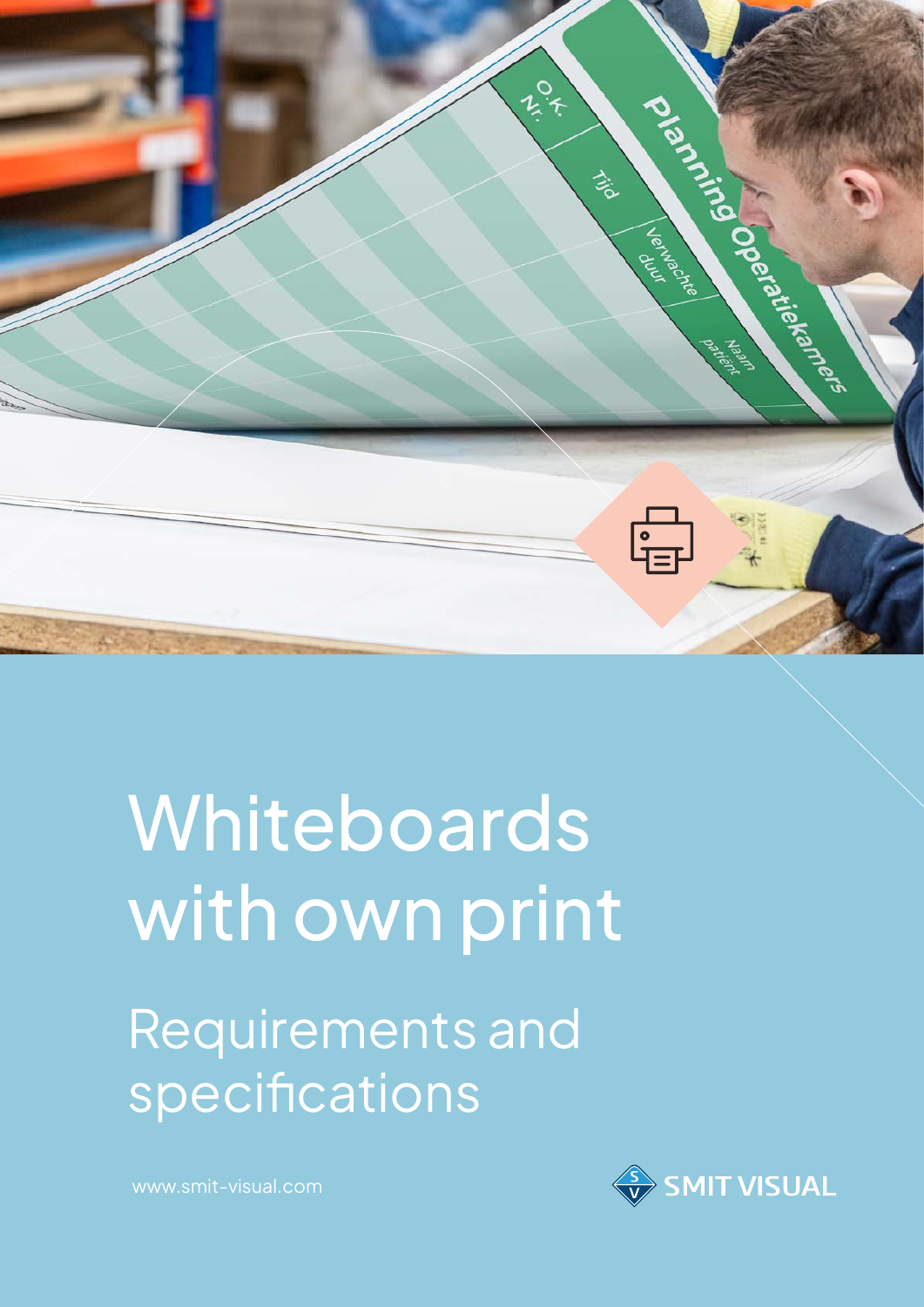### **Whiteboards** without frame

Wie

Determining the size of the print files for different board formats (specials) can be easily calculated in 2 ways.

Example calculations specials:

Outside dimension board: 85x145 cm Print file size = board size - 18 mm 85x145 cm - 18 mm = 832x1432 mm

Inside dimension/visible surface board: 85x145 cm Size print file = board size + 12 mm 85x145 cm + 12 mm = 862x1462 mm

### Whiteboards with frame

You wish to design your own board? If so, take the following into account in your design:

– Colours: CMYK (RGB and PMS colours must be converted to CMYK). Conversion to CMYK can

Desired board size: 65x183 cm Size print file = board size + 2 cm (10 mm all round)  $65 \times 183$  cm + 2 cm =  $67 \times 185$  cm

- The file must be delivered as follows:
	- Preferably a high resolution PDF, EPS or vector file.
	- Photos in TIF or EPS with minimum resolution of 150 dpi on 100%.
	- Always convert fonts to letter contours/outlines/curves.
	- cause a colour deviation. So where possible, base your design on CMYK.
	- Vor Adobe programes we suggest using prepress 'Europe, prepress 3'
	- Colour profile CMYK: Coated FOGRA39 (ISO 12647-2:2004) – Colour profile RGB: AdobeRGB(1998)
- Ensure a bleed of 5 mm.
- Keep a margin of 5 mm on the inside. This box kan be used for the functional print.
- Maximum dimensions of the printed board is: 1172x2975 mm.
- the specifications.
- The delivered print files are always checked by our DTP department. If any part of the design needs to be modified, you will be informed accordingly. You board will only be produced after you have approved the modification.

### **Templates**

• Extra costs are calculated if files need to be modified because they are not delivered according to

- The file must be delivered as follows:
	- Preferably a high resolution PDF, EPS or vector file.
	- Photos in TIF or EPS with minimum resolution of 150 dpi on 100%.
	- Always convert fonts to letter contours/outlines/curves.
	- Colours: CMYK (RGB and PMS colours must be converted to CMYK). Conversion to CMYK can cause a colour deviation. So where possible, base your design on CMYK.
	- Vor Adobe programes we suggest using prepress 'Europe, prepress 3'
	- Colour profile CMYK: Coated FOGRA39 (ISO 12647-2:2004)
	- Colour profile RGB: AdobeRGB(1998)
- Ensure a bleed of 6 mm.
- Ensure a margin of 6 mm to prevent the print from falling under the frame.
- Maximum dimensions of the printed board is: 120x300 cm.
- Extra costs are calculated if files need to be modified because they are not delivered according to the specifications.
- The delivered print files are always checked by our DTP department. If any part of the design needs to be modified, you will be informed accordingly. You board will only be produced after you have approved the modification.

### **Templates**

Smit Visual provides templates for standard board sizes in which the print file can be made. In these InDesign documents, the cutting lines and margins are indicated with the corresponding explanation. You can find the templates on our website by clicking on the icon below.





#### Specials

Determining the size of the print files for different board formats (specials) can be easily calculated in 2 ways.

Example calculations specials:

You wish to design your own board? If so, take the following into account in your design:

Smit Visual provides templates for standard board sizes in which the print file can be made. In these InDesign documents, the cutting lines and margins are indicated with the corresponding explanation. You can find the templates on our website by clicking on the icon on the right.

| (我) |
|-----|
|     |
|     |

**Nerheterhord** Zorg

### **Specials**